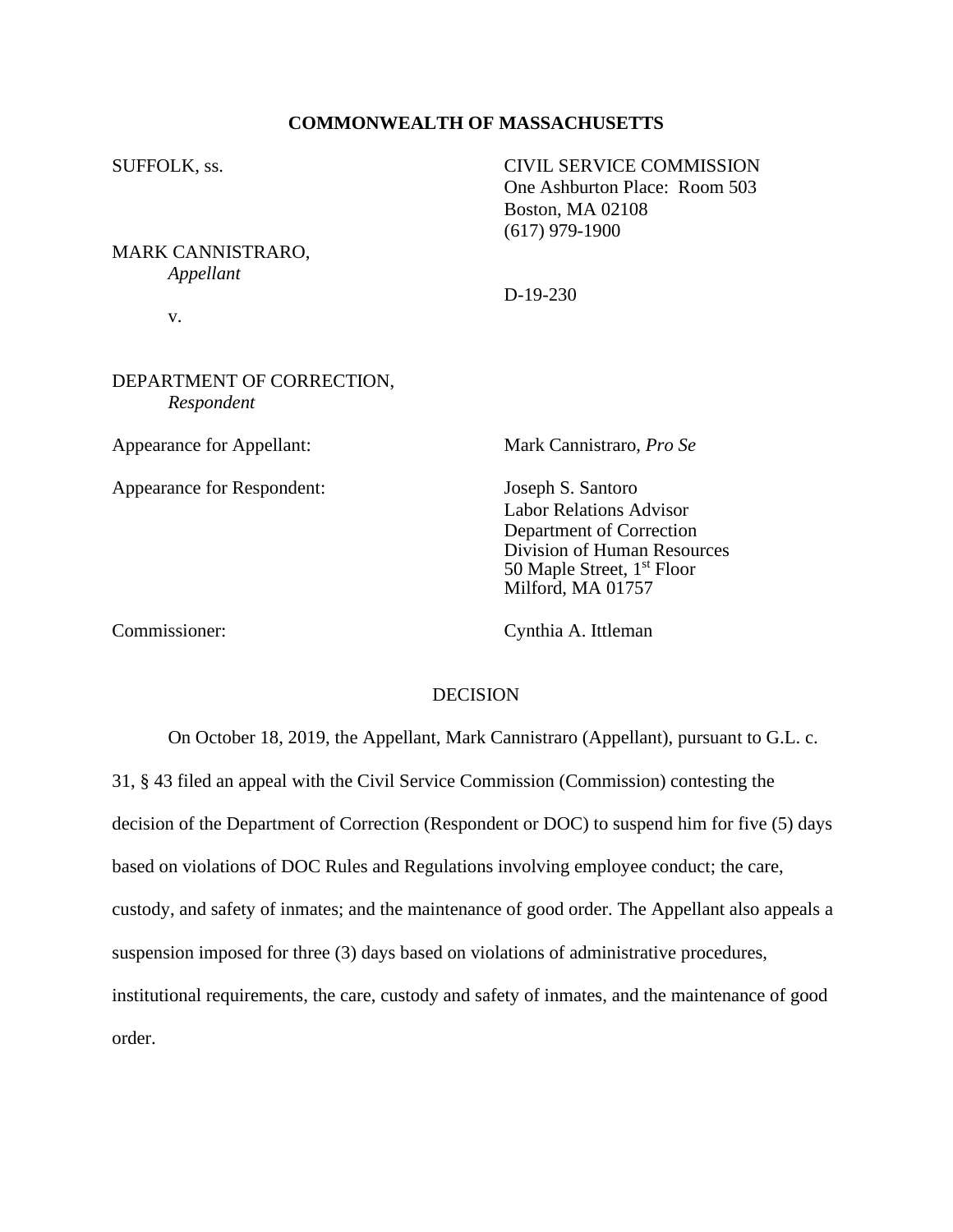A prehearing conference was held at the offices of the Commission on November 26, 2019. A full hearing was held at the same location on February 28, 2020.<sup>1</sup> The hearing was digitally recorded and both parties were provided with recordings of the hearing. <sup>2</sup> Both parties submitted post-hearing decisions. For the reasons stated herein, the appeal is denied.

# **FINDINGS OF FACT:**

The Respondent entered seventeen  $(17)$  exhibits into evidence (Resp.  $1-17<sup>3</sup>$ ) and the Appellant entered two (2) exhibits into evidence at hearing. Additionally, after I issued a Procedural Order on March 2, 2020, the DOC provided Post Hearing Exhibits 1-27 (PH 1-27). Based on these exhibits; the testimony of the following witnesses:

# *For the DOC:*

- Deputy Superintendent Dean Gray, DOC
- Captain Glenn Doher, DOC
- Captain Joseph Prato, DOC

## *For the Appellant:*

■ Mr. Cannistraro (Appellant);

and taking administrative notice of all matters filed in the case, plus pertinent statutes, case law, regulations and policies; the evidence that I find credible and reasonable inferences drawn therefrom; a preponderance of the evidence establishes the following findings of fact:

<sup>&</sup>lt;sup>1</sup> The Standard Adjudicatory Rules of Practice and Procedure, 801 CMR §§ 1.00 (formal rules), apply to adjudications before the Commission with Chapter 31 or any Commission rules taking precedence.

 $<sup>2</sup>$  If there is a judicial appeal of this decision, the plaintiff in the judicial appeal would be obligated to supply the</sup> court with a transcript of this hearing to the extent that he/she wishes to challenge the decision as unsupported by substantial evidence, arbitrary or capricious, or an abuse of discretion. In such cases, the recording should be used by the plaintiff in the judicial appeal to transcribe the recording into a written transcript.

<sup>&</sup>lt;sup>3</sup> DOC produced two exhibits comprised of rules, regulations or policies applicable here. Given the sensitivity and related security concerns involved in the two exhibits, the two exhibits have been marked and shall be treated as confidential matters.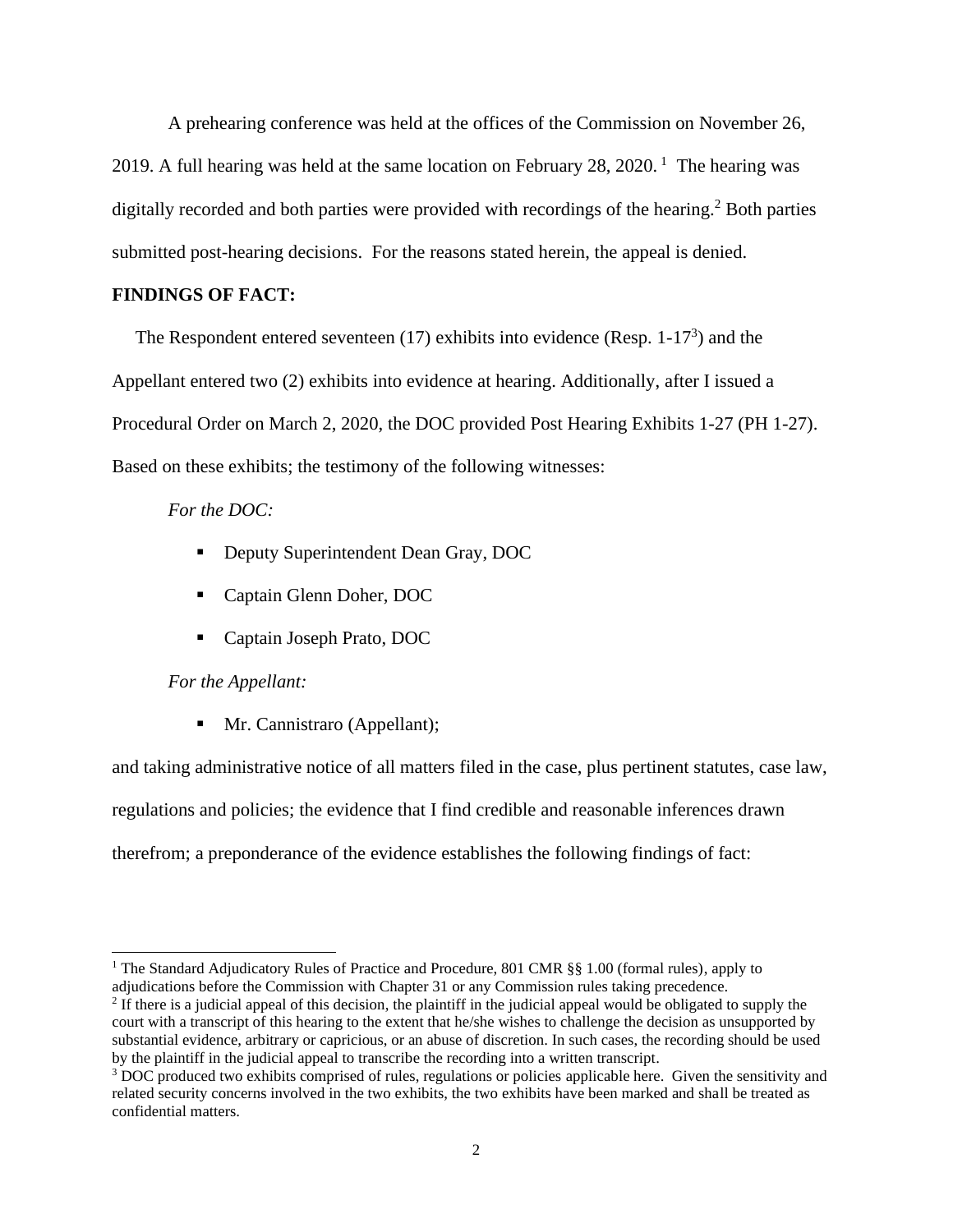- 1. The Appellant began his career working with a sheriff's office, where he was employed for fourteen (14) years. He has worked as a Correction Officer I (CO I) for the DOC since September 5, 2005.
- 2. The Appellant works in the Souza-Baranowski Correctional Center (SBCC), which houses maximum security male inmates. (Gray Testimony).
- 3. Prior to the two disciplinary matters now being appealed, the Appellant had three instances of prior discipline at the DOC. The Appellant was issued a letter of reprimand in 2008 for not providing medical documentation for sick leave; received a one-day suspension in 2011 for not responding fully and completely about the conduct of another employee; and received a one-day suspension in 2013 for not covering inmate movements as directed. (Resp. Exs. 12, 13, 14).
- 4. Employees at SBCC review the post orders at each shift, which orders they normally read online at the institution. (Gray Testimony; Doher Testimony).
- 5. A special unit of SBCC, the Health Services Unit, contains cells for inmates who have been deemed a mental health risk. Post orders for shifts at the Health Services Unit are available on a computer during the shift and through paper copies within the Health Services Unit. (Gray Testimony; Prato Testimony).
- 6. Post Order #48, Mental Health/Security Watch, states: "An officer will be assigned to maintain uninterrupted observation of the inmate in an approved watch cell. The staff person assigned to the watch shall be positioned in the following manner … seated, facing the door/cell, and no more than three feet away from the cell." (Resp. Ex. 8).
- 7. Corrections Officers perform "constant observation duty," also called "constant watch", for inmates in the Health Services Unit when an inmate is at a mental-health risk.

3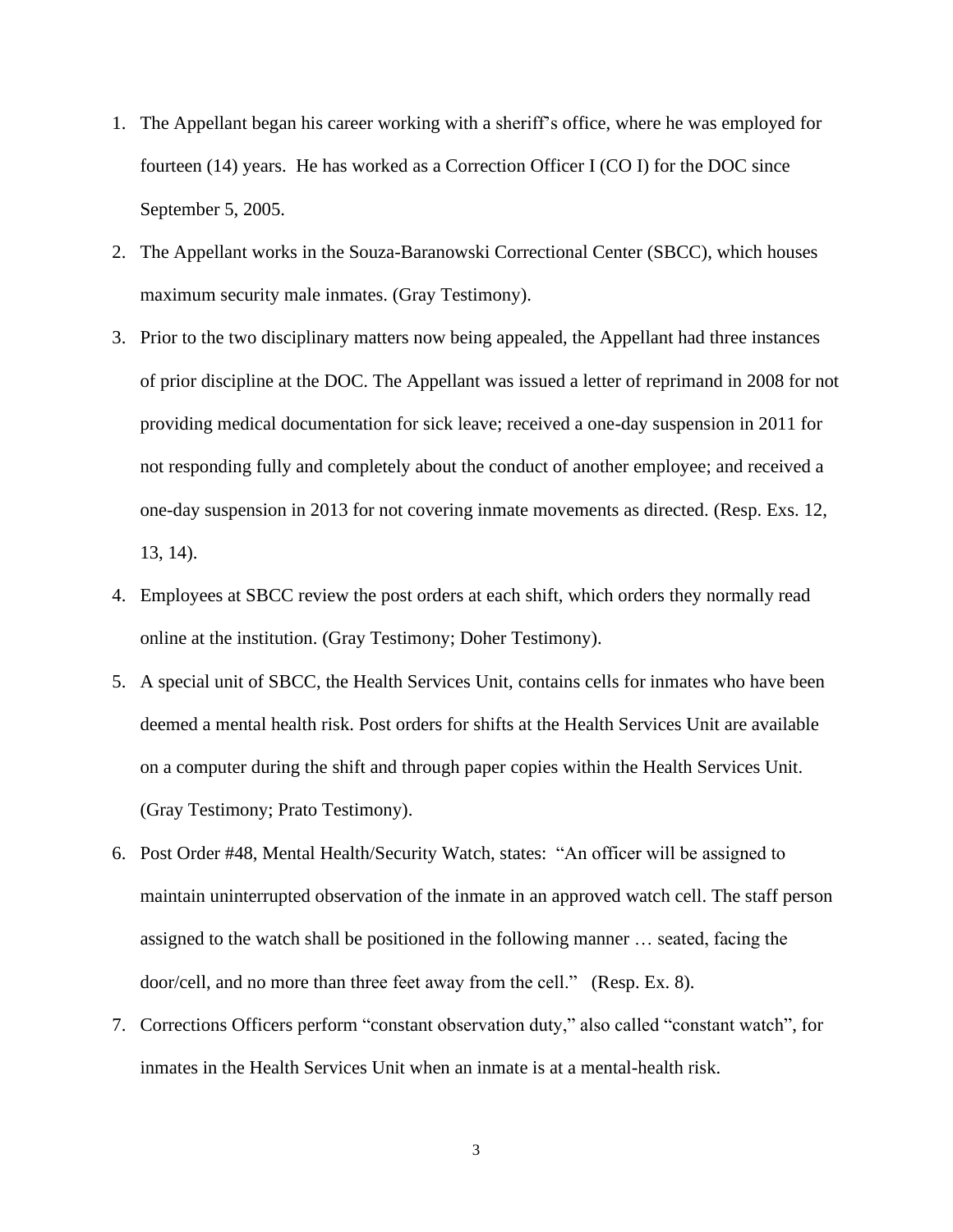Determinations for assigning constant watch are made in instances when an inmate has threatened to harm himself or has harmed himself. (Appellant Testimony; Prato Testimony).

8. When assigned to constant observation duty, Correction Officers must keep a direct,

unobstructed view of the inmate *at all times*. Constant observation duty also requires that the

Correction Officers log what the inmate has been doing every 15 minutes. This duty usually

lasts for two hours, until the assigned officer is relieved. (Doher Testimony; Gray Testimony;

Prato Testimony).

9. The Rules and Regulations Governing All Employees of the Massachusetts Department of

Corrections (DOC Rules) include the following provisions relevant to this appeal:

# I. General Policy

These rules and regulations are general directions and do not attempt to cover each and every contingency which may arise during the performance of your duties or while employed by the Department of Correction. Nothing in any part of these rules and regulations shall be construed to relieve an employee of his/her primary charge concerning the safe-keeping and custodial care of inmates or from his/her constant obligation to render good judgment full and prompt obedience to all provisions of law, and to all orders not repugnant to rules, regulations, and policy issued by the Commissioner, the respective Superintendents, or by their authority…

Rule 7, General Conduct – Employees, Section (c) Any Department of Correction or Institution employee who is found sleeping at his/her post during the course of their official duties, or

otherwise flagrantly, wantonly, or willfully neglecting the duties and responsibilities of his/her office shall be subject to immediate discipline up to and including discharge.

Rule 12, Care, Custody, Safety, and Good Order, Section (a) Employees shall exercise constant vigilance and caution in the performance of their duties. You shall not divest yourself of responsibilities through presumption and must familiarize yourself with assigned tasks and responsibilities including institution and Department of Correction policies and orders.

Rule 13, Institutional Requirements, Section (b)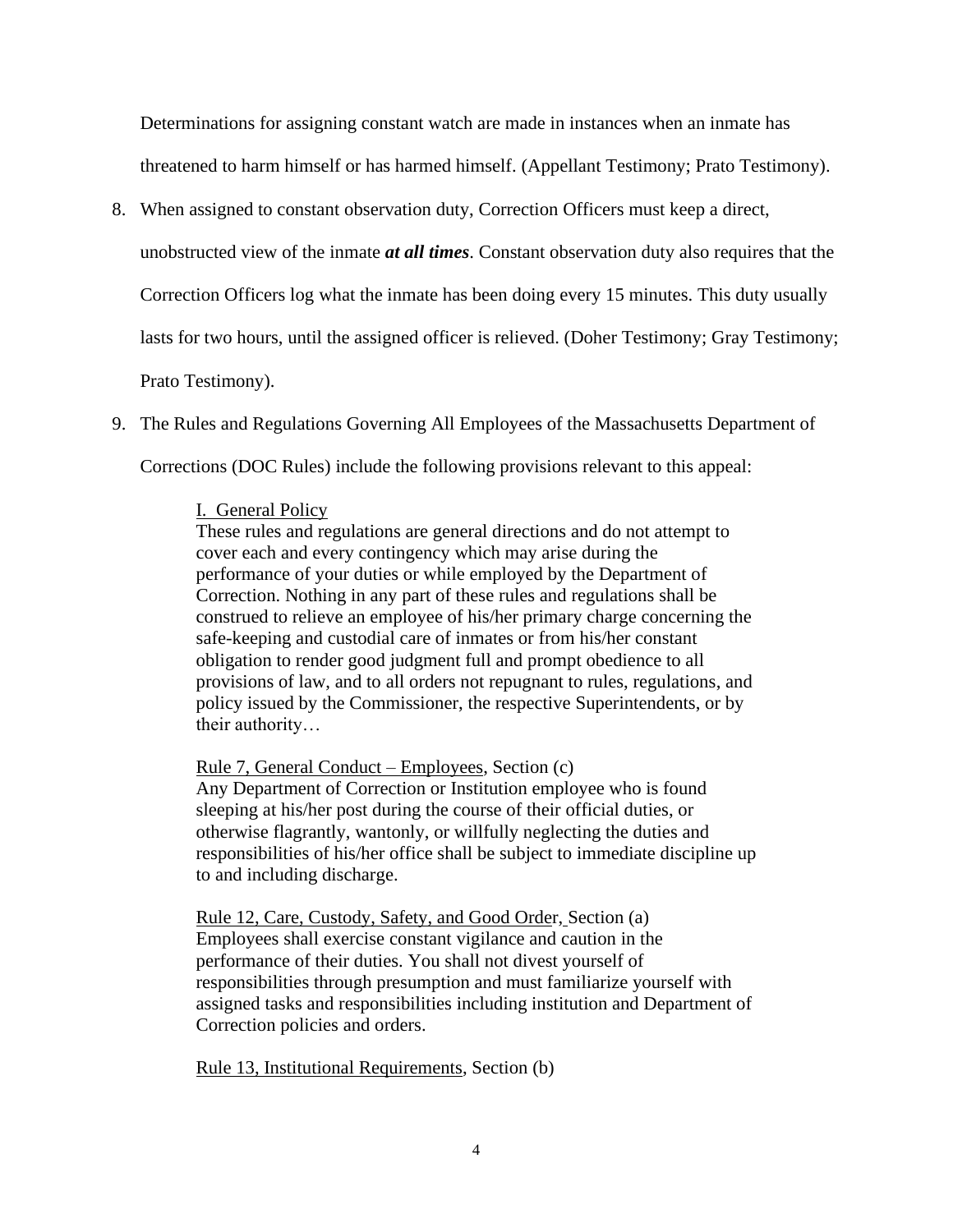You shall not leave the institution during your duty hours without the permission of your direct supervisor unless it is absolutely necessary in order to complete an assigned task. Employees having charge of inmates, or in a security tower, or assigned to any other security position, must not leave their post or terminate their tour of duty until relieved by proper authority. Acquaint your post relief with all special orders, pertinent occurrences and significant happenings within your shift before leaving your post.

Rule 19, Administrative Procedures, Section (d) It is the duty and responsibility of all institution and Department of Correction employees to obey these rules and official orders and to ensure they are obeyed by others…. (Resp. Ex. 15).

10. The Appellant acknowledged receiving the DOC Rules in 2005 with his signature

on a receipt form. (Resp. Ex. 11).

11. DOC policies include a specific protocol regarding medical emergencies or other serious

matters. This policy instructs Correction Officers to immediately report medical situations.

(Prato Testimony).

## *Five-Day Suspension*

- 12. As part of his duties as a shift commander in charge, Captain Doher, who has worked within the DOC for over two decades, reviews the video feed of all hallways at SBCC during evening shifts, particularly in the 3 AM shift. It is common practice for shift supervisors to watch these videos multiple times throughout the day to ensure rounds are being conducted. (Doher Testimony; Gray Testimony).
- 13. On August 9, 2018, the Appellant was assigned to constant watch of Inmate A on the Health Services Unit on the overnight shift. The Appellant is familiar with Inmate A and knows that Inmate A has a history of harming himself. (Appellant Testimony).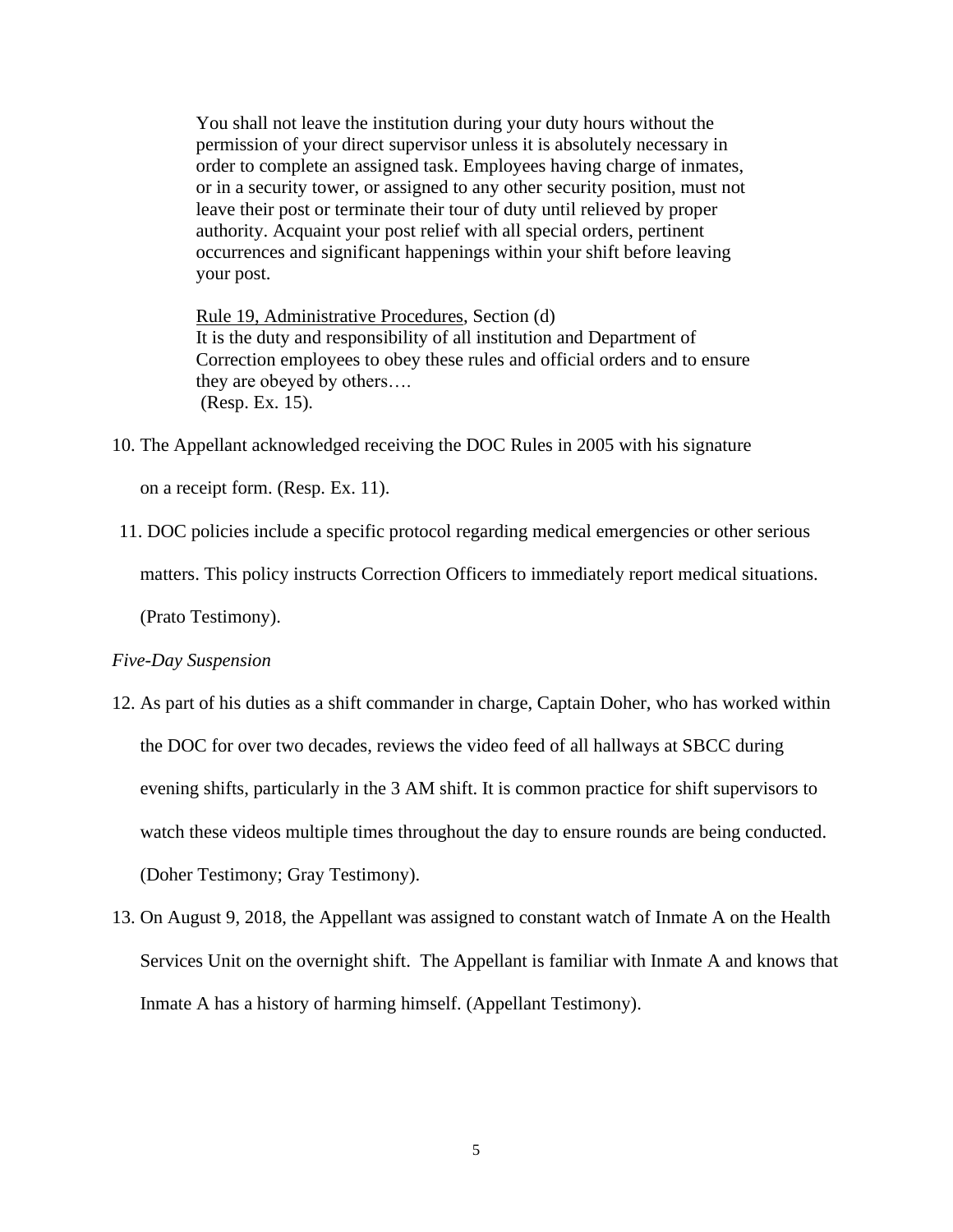- 14. Video of Inmate A during the night of August 9, 2018 shows Inmate A picking at a wound on his skin and blood pooling on the floor of Inmate A's cell. Inmate A also placed his blood on the walls of the cell. (Resp. Ex. 16; Prato Testimony).
- 15. The Appellant was not observing Inmate A injuring himself either through the Graphic User Interface (GUI) camera feed available to him outside the inmate's cell or physically through a window. The video shows the Appellant sitting in an area away from Inmate A's door. (Resp. Ex. 16; Prato Testimony; Appellant Testimony).
- 16. A correction officer on his rounds saw Inmate A's condition and told the Appellant and others to "call it in" as a medical emergency, after which Inmate A received medical treatment. (Resp. Ex. 16; Prato Testimony; Appellant Testimony).
- 17. Captain Prato, who has been employed by the DOC for twenty-two years, held an Investigatory Interview about this incident on August 29, 2018. A union official was also present as a witness.<sup>4</sup> As part of his investigation, Captain Prato spoke with the Appellant and reviewed the video tapes of that evening. During the interview, the Appellant stated that he had not read the Post Orders for Inmate A. The Appellant also stated that he could see Inmate A's shoulder from where he was sitting and could see Inmate A on the GUI video. However, he did not see Inmate A's self-injurious behavior. (Resp. Ex. 10).
- 18. The Appellant stated that he did not believe Inmate A's "picking an old scab" was reason to initiate the code for life-threatening situations. At this Commission's hearing, the Appellant acknowledged that he misjudged the situation and admitted to the infractions of not watching the inmate and not recording his observations every 15 minutes. (Resp. Ex. 5; Appellant Testimony).

<sup>4</sup> The Appellant has not been part of a union since 2011. (Appellant Testimony).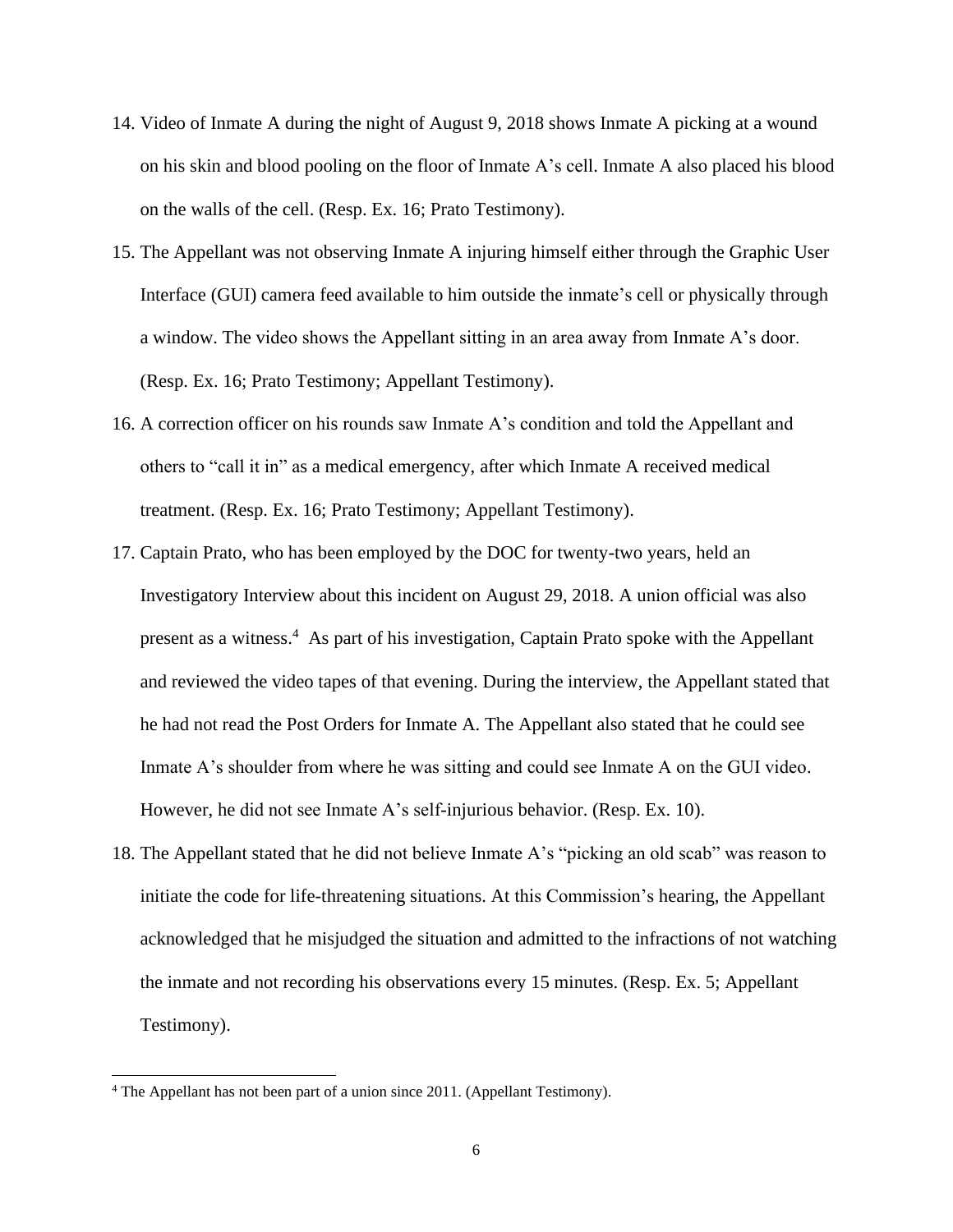19. The Appellant was suspended for five days for violations of the DOC's General Policy, Section 7(c), and 12 (a) of the DOC Rules, and violation of Post order No. 48. The DOC's

letter to the Appellant stated, in relevant part,

You failed to read your post orders prior to your assignment. Your assignment required that you maintain a constant, in-person observation of the inmate. You failed to maintain uninterrupted direct visual observation of this inmate. While you were assigned to watch this inmate, he began to self-injure. You did not see him injure himself nor did you see him wipe what appears to be blood from his arm on the wall. Due to your egregious misconduct, the inmate's self-injurious behavior continued for approximately 22 minutes and only came to your attention when another officer did rounds." (Resp. Ex. 8)

20. The Appellant appealed his five-day suspension and the DOC held a hearing on January 24,

2019. The DOC determined that there was just cause for the suspension and the

Commissioner of DOC denied the Appellant's appeal of this finding on October 15, 2019.

(Resp. Ex. 3, 5).

# *Three-Day Suspension*

- 21. Approximately three days after he was issued the five-day suspension, the Appellant was assigned to constant observation duty of an inmate (Inmate B) on the overnight shift of August 12- August 13, 2018. (Gray Testimony; Appellant Testimony).
- 22. The captain on duty as shift commander on this overnight shift, Captain Doher, witnessed the Appellant sitting back in a chair, his mouth open, and wearing mirrored sunglasses at approximately 3 A.M. This was the first time Captain Doher had seen the Appellant wearing sunglasses. (Ex. 9. 17; Doher Testimony).
- 23. The Appellant gets migraine headaches because of a previous assault and the lights in the institution can trigger them unless he wears sunglasses.<sup>5</sup> (Appellant Testimony).

<sup>&</sup>lt;sup>5</sup> The record does not include medical information or evidence of approved accommodation in this regard.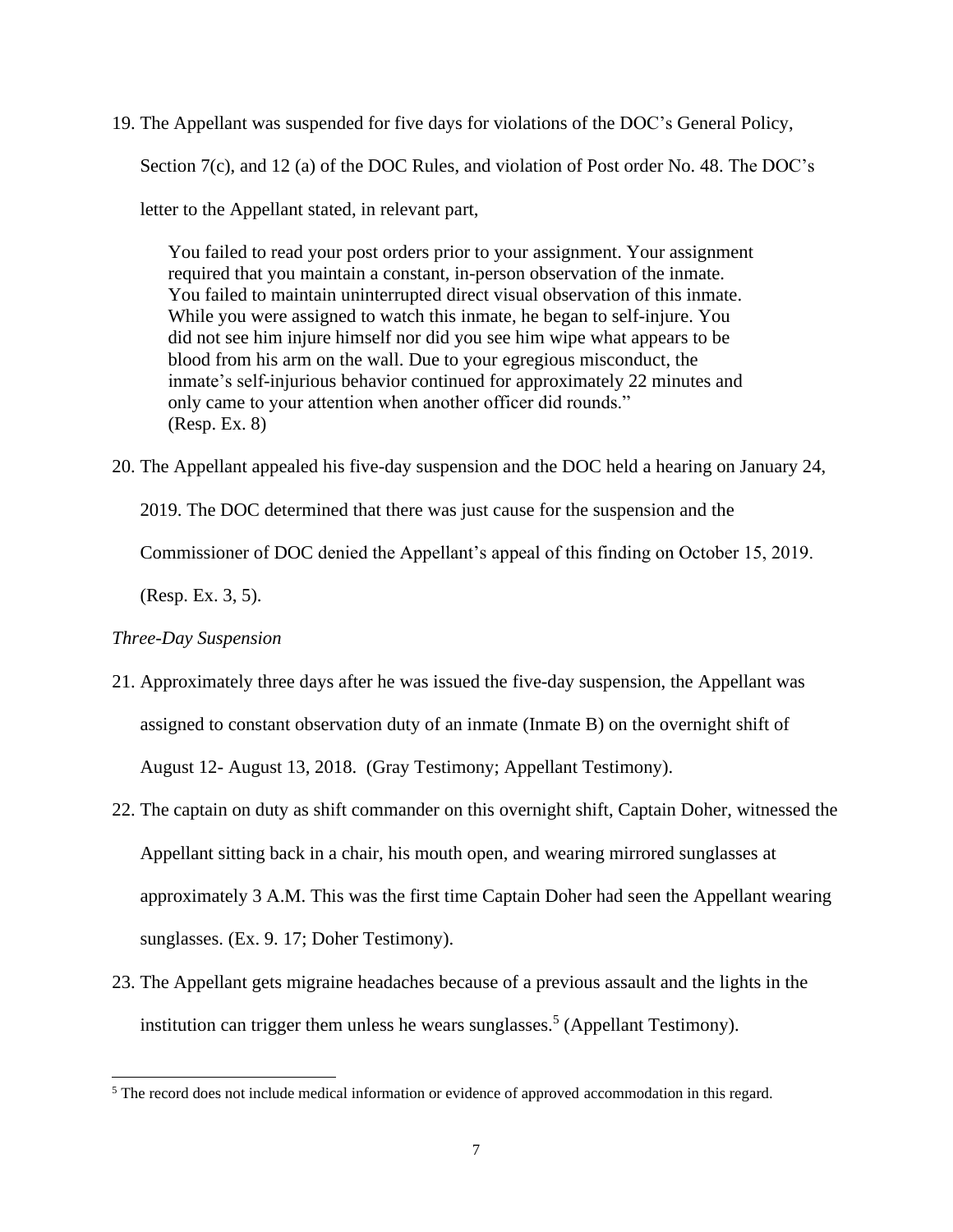- 24. Believing the Appellant to be sleeping and knowing that the Appellant was assigned to constant observation duty, Captain Doher issued orders to Lieutenant Gogan that the Appellant remove his sunglasses and be relieved from his observation to take a break from his shift. Lieutenant Gogan communicated this order to Correction Officer Jenkins, who then communicated the information to the Appellant. (Ex. 9; Doher Testimony).
- 25. The Appellant removed his sunglasses and told Officer Jenkins that he was OK and was able to complete his shift, after which Captain Doher relayed that the Appellant should go home. The Appellant left the building at approximately 3:20 AM and returned for his next shift, which started at 7 AM. (Doher Testimony; Appellant Testimony).
- 26. Captain Doher conducted a fact-finding investigation of the incident on August 29, 2018. During this investigation, he spoke with the Appellant to give him the opportunity to "tell his side of the story." Another officer, a union representative, attended the meeting as a witness. (Doher Testimony, Gray Testimony, Appellant Testimony).
- 27. The Appellant does not dispute his failure to constantly observe the assigned inmate and he stated, in essence, that he erred by not performing his duty on August 12-13, 2018. (App. Ex. 1,2; Appellant Testimony).
- 28. Another officer who was assigned to be on constant watch who was with the Appellant on the night of August 12- 13, 2018 was observed to be sleeping and no fact-finding interview was held for that infraction. Captain Doher testified that his not conducting a fact-finding hearing of the other Correction Officer was inadvertent and that he himself was under investigation for this oversight. (Appellant Testimony; Doher Testimony).
- 29. The Appellant received a three-day suspension for violations of General Policy I; Rule 12, Sec. (a); Rule 13, Sec. (b), and Rule 19, Sec. (d) for his conduct August  $12 - 13$ , 2018. The

8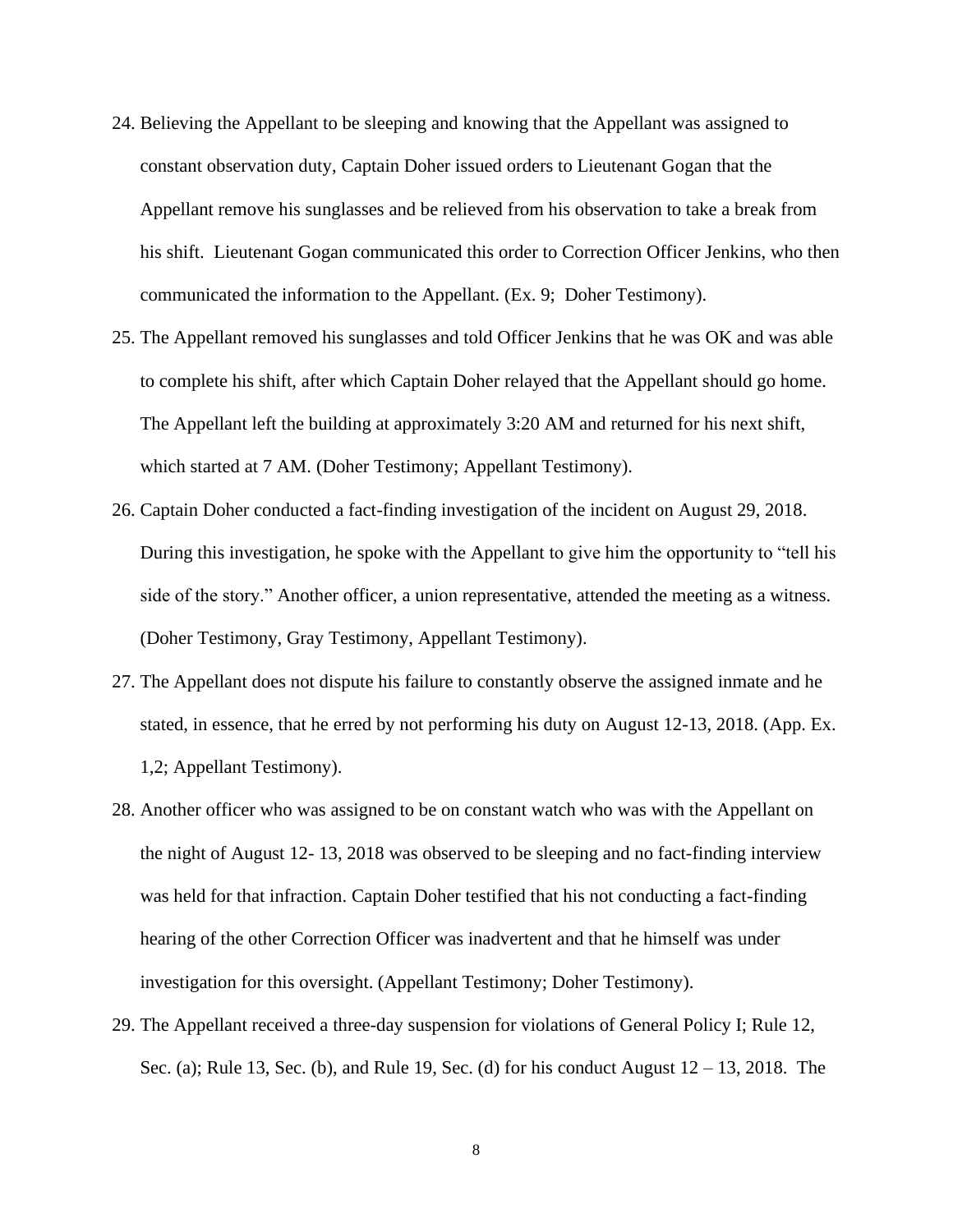Appellant appealed this decision to this Commission in conjunction with the 5-Day suspension. (Resp. Exs. 4, 7; Appellant Testimony).

- 30. The DOC conducted a hearing on January 24, 2019 and issued a report dated September 16, 2019 to the DOC Commissioner regarding both the three-day and five-day suspensions. The DOC Commissioner upheld the suspensions on October 15, 2019. (Resp. Ex. 2, 3).
- 31. The Appellant believes that his three-day suspension should be removed from his record because he was treated differently than the other Correction Officer who was also observed to be sleeping during the same shift as the Appellant. (Appellant Testimony).
- 32. The DOC provided the redacted discipline records of 25 COs as comparators for the Appellant's two suspensions. (Resp. PH Ex. 1-25).
- 33. The DOC discipline records indicate that DOC has issued five-day suspensions for infractions after previous 1-day suspensions (Rep. PH 3; 4, 6, 18). The DOC has also issued three-day suspensions for infractions for a variety of reasons, including misuse of sick time, failure to follow policy or rules, and other misconduct. (Resp. PH 1, 2, 7, 8, 16, 18).

## *Legal Standard*

Section 43 of G.L. c. 31 provides:

"If the commission by a preponderance of the evidence determines that there was just cause for an action taken against [a tenured civil service employee] ... it shall affirm the action of the appointing authority, otherwise it shall reverse such action and the person concerned shall be returned to his position without loss of compensation or other rights; provided, however, if the employee by a preponderance of the evidence establishes that said action was based upon harmful error in the application of the appointing authority's procedure, an error of law, or upon any factor or conduct on the part of the employee not reasonably related to the fitness of the employee to perform in his position, said action shall not be sustained, and the person shall be returned to his position without loss of compensation or other rights. The commission may also modify any penalty imposed by the appointing authority." Id.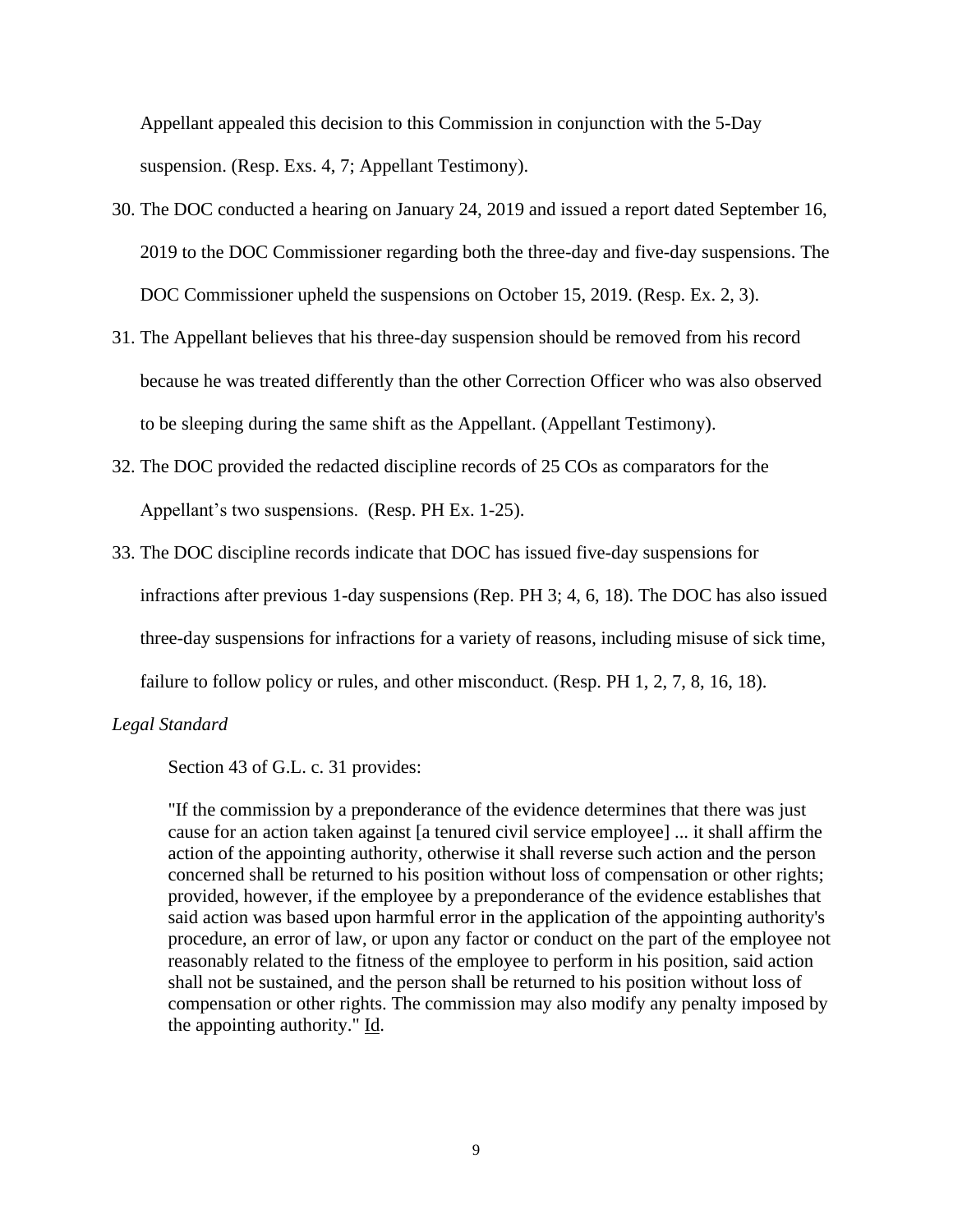The Commission determines justification for discipline by inquiring "whether the employee has been guilty of substantial misconduct which adversely affects the public interest by impairing the efficiency of public service." School Comm. v. Civil Service Comm'n, 43 Mass. App. Ct. 486, 488 (1997). *See also* Murray v. Second Dist. Ct., 389 Mass. 508, 514 (1983).

The Appointing Authority's burden of proof to show misconduct by a preponderance of the evidence is satisfied "if it is made to appear more likely or probable in the sense that actual belief in its truth, derived from the evidence, exists in the mind or minds of the tribunal notwithstanding any doubts that may still linger there." Tucker v. Pearlstein, 334 Mass. 33, 35-36 (1956).

Under section 43, the Commission is required "to conduct a de novo hearing for the purpose of finding the facts anew." Falmouth v. Civil Service Comm'n, 447 Mass. 814, 823 (2006) and cases cited.

#### *Analysis*

The DOC has shown by a preponderance of evidence that it had just cause to discipline the Appellant for five days and for three days for separate incidents involving the safety of inmates.

First, video footage from the Health Services Unit on August 9, 2018 clearly shows Inmate A engaging in self-injurious behavior and also clearly shows the Appellant sitting in a position where he could not keep constant watch over the Inmate. During his fact-finding interview, the Appellant told Captain Prato that he had not read the post-orders about his shift with this inmate. At hearing, the Appellant stated that he recognized his lapse in judgment by not watching the inmate and thus not recognizing a medical emergency. The Appellant does not deny that this event occurred. Rather, he takes issue with the imposition of a 5-day suspension

10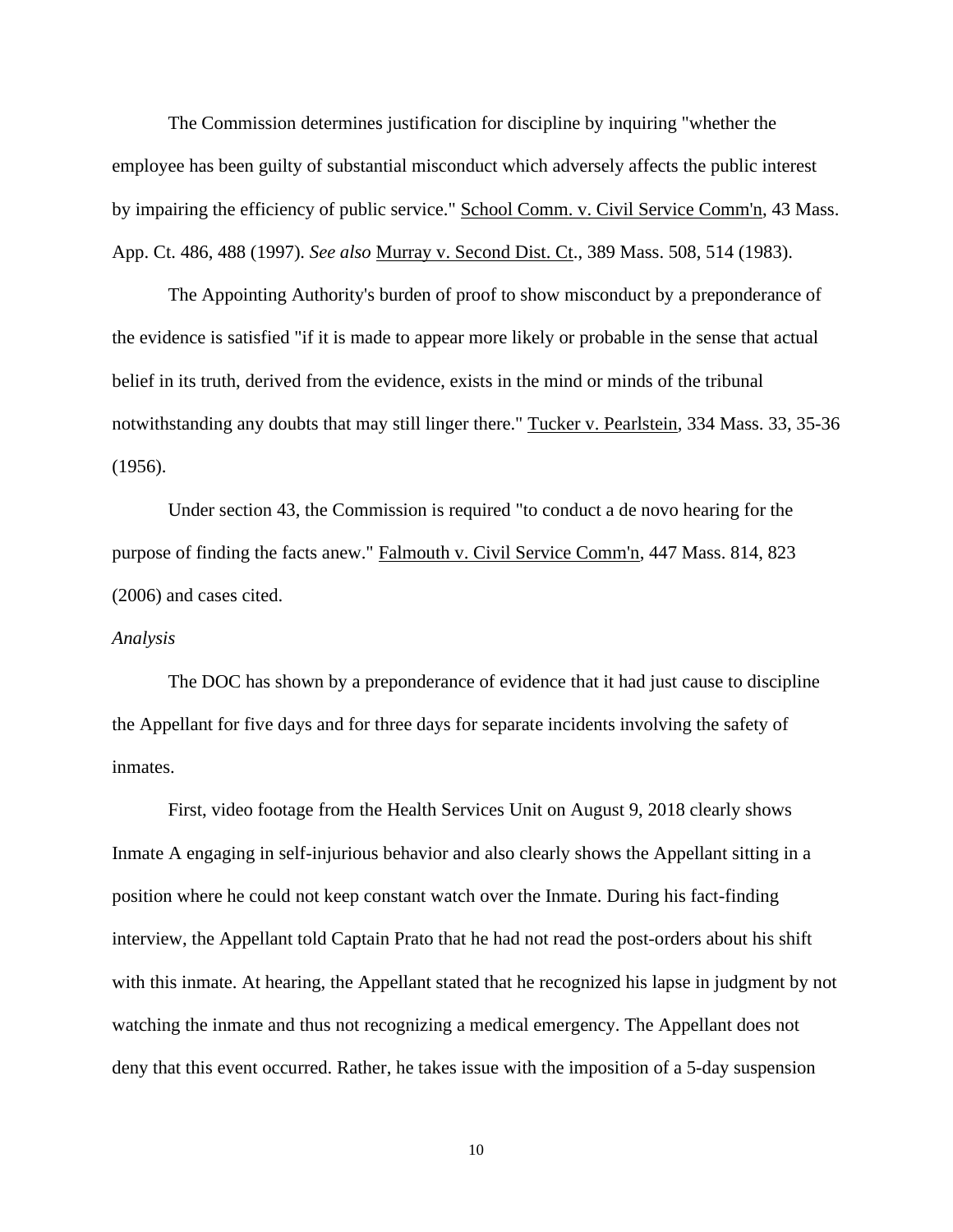after nine years of discipline-free employment with DOC. The suspension was not warranted, he argues, given that his prior discipline occurred so long ago and because the last discipline was a one-day suspension.

The DOC issues 5-day suspensions for more serious infractions, as demonstrated by the sample redacted disciplinary reports submitted into evidence. Many of these infractions have to do with the security of inmates and employees in the institution, such as not monitoring inmates in accordance with policy.<sup>6</sup> Here, the Appellant's lack of constant watch contributed to ongoing self-injurious behavior of an inmate whom the Appellant was assigned to monitor closely. This shows that the Appellant did not fulfil his primary duty to provide for the safe-keeping and custodial care of inmates and did not exercise constant vigilance and caution in the performance of his duties. Had he been performing his duties, the Appellant would have been monitoring Inmate A's behavior on the GUI camera and taken timely action to stop Inmate A's self-injurious behavior, which continued for more than twenty minutes. There can be no question that this dereliction of duty constitutes "substantial misconduct which adversely affects the public interest by impairing the efficiency of public service." Therefore, there was just cause to issue the 5-day suspension.

There are problems with the DOC's fact-finding investigation report leading to the issuance of a three-day suspension on August 12-13, 2018. Of the violations of General Policy I; Rule 12, Sec. (a); Rule 13, Sec. (c); and Rule 19, Sec. (d) cited as cause for the three-day suspension, the Appellant did not violate Rule 13(c) which involved leaving the institution without a supervisor's knowledge. Capt. Doher, who wrote the report, issued the order for the Appellant to leave and the Appellant followed that order. The Appellant did not call out sick

<sup>&</sup>lt;sup>6</sup> The details of the DOC comparator information were provided to the Appellant but are not detailed in this decision in view of concerns about the possible ramifications for institutional safety.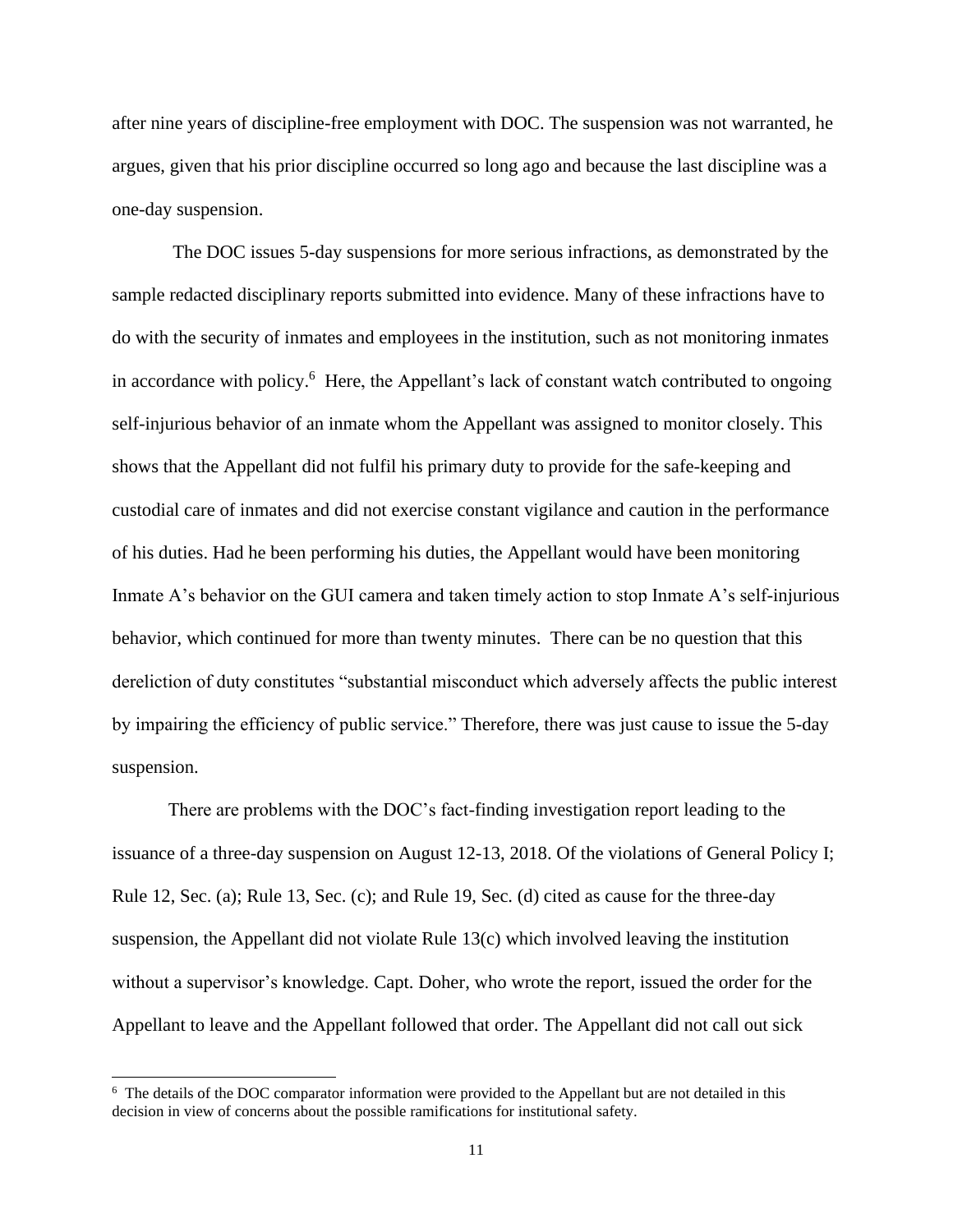with a migraine, as the report states. Those errors in facts aside, the record contains visual evidence of the Appellant leaning back in a chair with his mouth open, indicating to Capt. Doher that the Appellant was sleeping while he should have been vigilant and constantly observing Inmate B as he was required to do.

The Appellant believes the three-day suspension to be excessive, especially because Captain Doher inadvertently did not discipline another CO in similar circumstances on the same shift. I credit Captain Doher's testimony that he had put the other officer's file aside and had mistakenly overlooked disciplining the other officer. Further, the record shows that a three-day suspension is not unusual in circumstances when an inmate's safety or the security of the institution could be at risk because of a DOC employee's behavior. For instance, many threeday suspensions in the DOC employee discipline reports involve violations of procedures having to do with inmate security, with one three-day suspension issued for not constantly watching an inmate to whom a CO was assigned.<sup>7</sup> In all, the DOC has also met its burden to establish just cause for the discipline imposed on August 12-13 for his violation of DOC's Rules and Regulations.

The preponderance of the evidence establishes that on the nights of Aug. 9, 2018 and Aug. 12-13, the Appellant violated DOC Rules and there was just cause to suspend him for the lengths of suspension imposed. I have considered whether the Commission should exercise its discretion to modify the discipline imposed. However, of considerable concern here is that as a result of the Appellant's failure to maintain a constant watch of Inmate A for more than twenty minutes, this inmate, who was being watched because he had previously injured himself, again

 $7$  Approximately ten (10) three-day suspensions in the sample were issued for violations of sick leave policy.